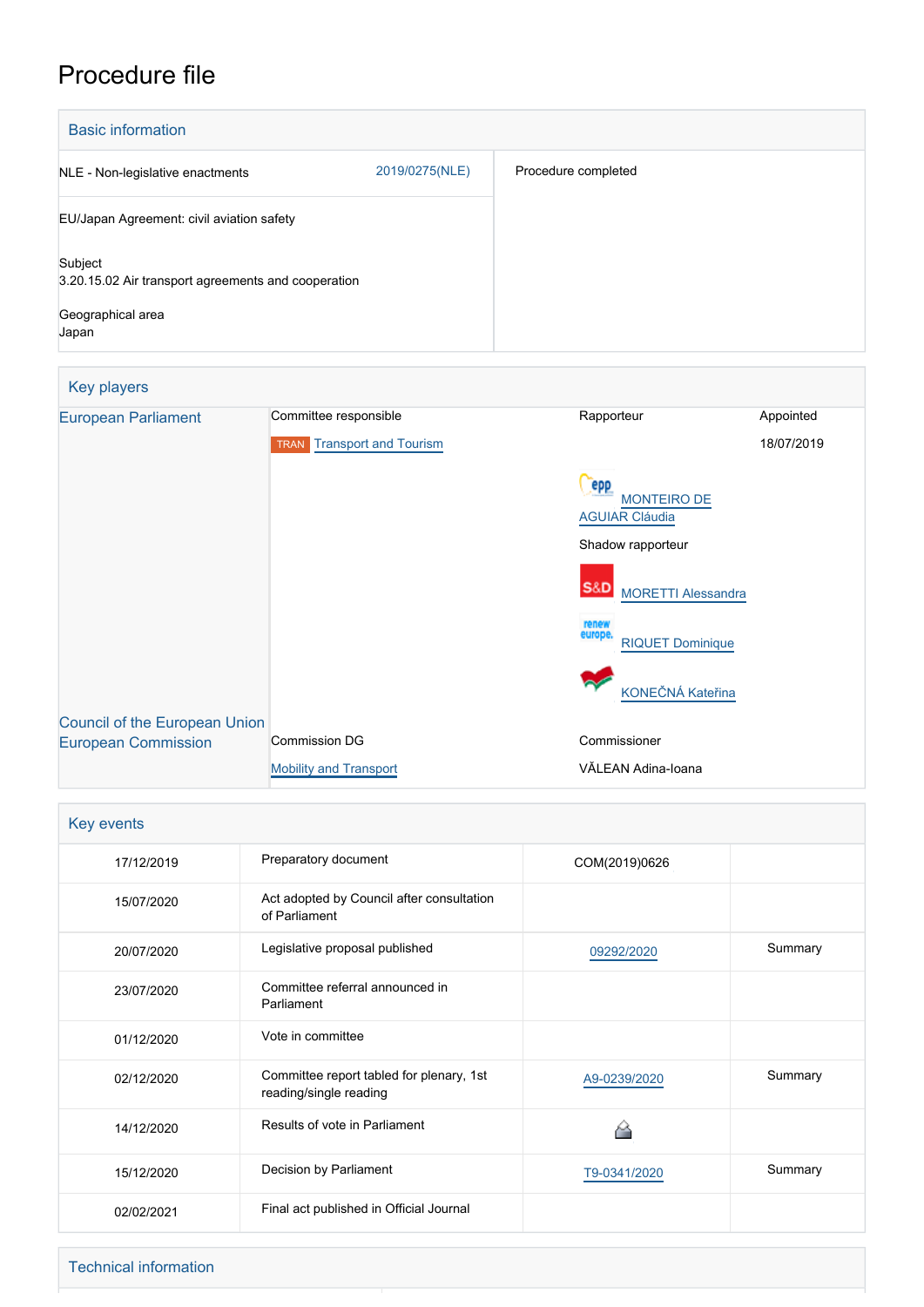| Procedure reference        | 2019/0275(NLE)                   |
|----------------------------|----------------------------------|
| Procedure type             | NLE - Non-legislative enactments |
| Procedure subtype          | Consent by Parliament            |
| Other legal basis          | Rules of Procedure EP 159        |
| Stage reached in procedure | Procedure completed              |
| Committee dossier          | TRAN/9/02191                     |

#### Documentation gateway

| Document attached to the procedure                                 | COM(2019)0628 | 17/12/2019 | EC  |         |
|--------------------------------------------------------------------|---------------|------------|-----|---------|
| Preparatory document                                               | COM(2019)0626 | 17/12/2019 | EC  |         |
| Legislative proposal                                               | 09292/2020    | 20/07/2020 | CSL | Summary |
| Committee draft report                                             | PE657.272     | 08/10/2020 | EP  |         |
| Committee report tabled for plenary, 1st<br>reading/single reading | A9-0239/2020  | 02/12/2020 | EP  | Summary |
| Text adopted by Parliament, 1st reading/single<br>reading          | T9-0341/2020  | 15/12/2020 | EP  | Summary |

#### Final act

 [Decision 2021/112](https://eur-lex.europa.eu/smartapi/cgi/sga_doc?smartapi!celexplus!prod!CELEXnumdoc&lg=EN&numdoc=32021D0112) [OJ L 036 02.02.2021, p. 0001](https://eur-lex.europa.eu/legal-content/EN/TXT/?uri=OJ:L:2021:036:TOC)

## EU/Japan Agreement: civil aviation safety

PURPOSE: to conclude the agreement on civil aviation safety between the European Union and Japan.

PROPOSED ACT: Council Decision.

ROLE OF THE EUROPEAN PARLIAMENT: Council may adopt the act only if Parliament has given its consent to the act.

BACKGROUND: the agreement on civil aviation safety between the European Union and Japan was signed on 22 June 2020, subject to its conclusion at a later date. The agreement must now be approved.

CONTENT: the Council's draft is aimed at approving, on behalf of the Union, the agreement on civil aviation safety between the European Union and Japan.

The EU shall be represented:

- in the Joint Committee of the Parties established under the Agreement, by the Commission, assisted by the European Union Aviation Safety Agency and accompanied by the aviation authorities of the Member States as their representatives;

- in the Certification Oversight Board with regard to certification by the European Union Aviation Safety Agency, assisted by the aviation authorities of the Member States directly concerned by the agenda of each meeting.

The decision shall contain provisions for the adoption of safeguard measures, requests for consultations and measures to suspend acceptance obligations, as well as for the adoption of decisions on amendments to the Annexes to the Agreement.

## EU/Japan Agreement: civil aviation safety

The Committee on Transport and Tourism adopted the report by Cláudia MONTEIRO DE AGUIAR (EPP, PT) on the draft Council decision on the conclusion of the Agreement on civil aviation safety between the European Union and Japan.

The committee recommended that the European Parliament give its consent to the conclusion of the agreement.

On 7 March 2016, the Council authorised the European Commission to open negotiations with Japan with a view to concluding a bilateral aviation safety agreement, in order to strengthen aviation safety and contribute to the global competitiveness of the European aviation industry by cutting red tape and facilitating exports.

The agreement was signed on 22 June 2020, subject to its conclusion.